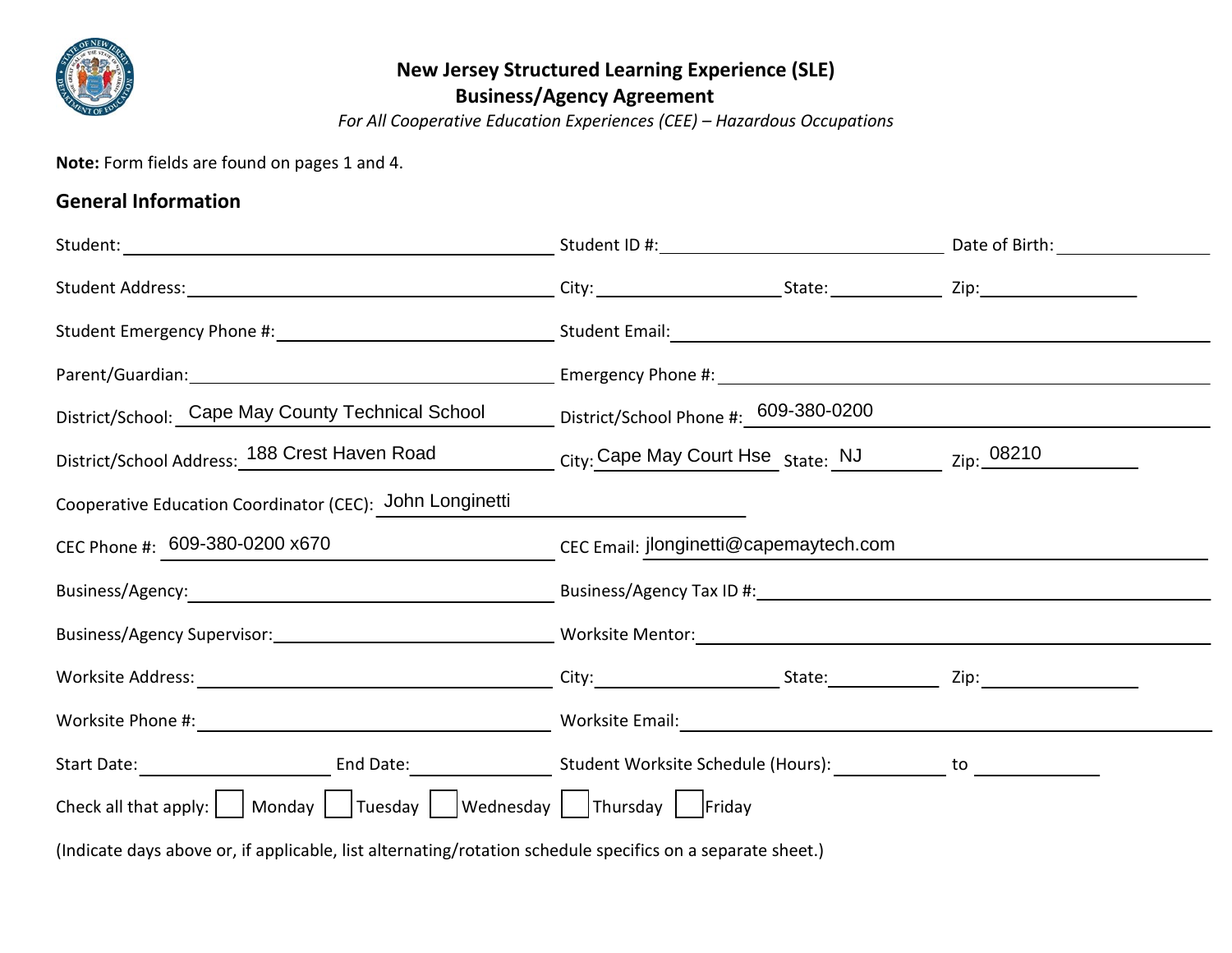## **Business/Agency Responsibilities**

To qualify as a "learning experience," the CEE must meet all of the regulatory requirements, laws, and codes within *N.J.A.C.* 12:56-18 School-to-Work Program, including the following:

- CEE is paid in accordance with New Jersey wage and hour regulations.
- CEE must be related to an individualized Student Training Plan (STP).
- Collaboration and planning between worksite and school results in clearly-identified learning objectives related to the individualized STP.
- Work is intermittent, of short duration, and under the direct and close supervision of a qualified and experienced worksite mentor.
- The school district may conduct criminal background checks on designated worksite mentors.
- Productive work is incidental to the student achieving the planned learning objectives.
- Student does not replace an employee.
- All parties understand that the student is not entitled to an offer of employment at the conclusion of the CEE.
- Safety instruction is given by the school and accompanied by on-the-job training provided by the business/agency.

#### **CEE Insurance Requirements**

The CEE student must be covered by both the school district's liability insurance and the business/agency liability and worker's compensation insurances. Both the school and the business/agency agree to the scope, nature, and responsibilities for any other insurance coverage of this school-sponsored, paid CEE as deemed necessary by the parties. All parties are asked to provide copies of their respective insurance certificates prior to the start of the CEE.

#### **Nondiscrimination Guidelines**

The business/agency further understands that the worksite must be consistent *with "Guidelines for Vocational Education Programs for Eliminating Discrimination and Denial of Services on the Basis of Race, Color, National Origin, Sex and Disability,"* as well as with federal requirements of nondiscrimination in education programs or activities receiving federal financial assistance. *34 C.F.R, §104.4, §106.38 (a)(b), and §100.3 (c).*

## **CEC/School District Responsibilities**

The school district agrees to comply with all laws and regulations within *N.J.A.C.* 6A:19-4 Structured Learning Experiences; *N.J.A.C.* 12:58-1, Child Labor Regulations; and *N.J.A.C.* 12:56-18, School-to-Work Program, and ensures the following:

#### **Student Requirements**

- Student is at least 16 years of age.
- Student has a completed employment certificate (working papers) as per *N.J.S.A.* 34:2-21.1 et seq. prior to CEE placement.
- Student is enrolled in a NJDOE-approved career and technical education (CTE) program or program of study for the same hazardous occupation.
- Student's CEE placement appropriately aligns to their skills, abilities, and career goals.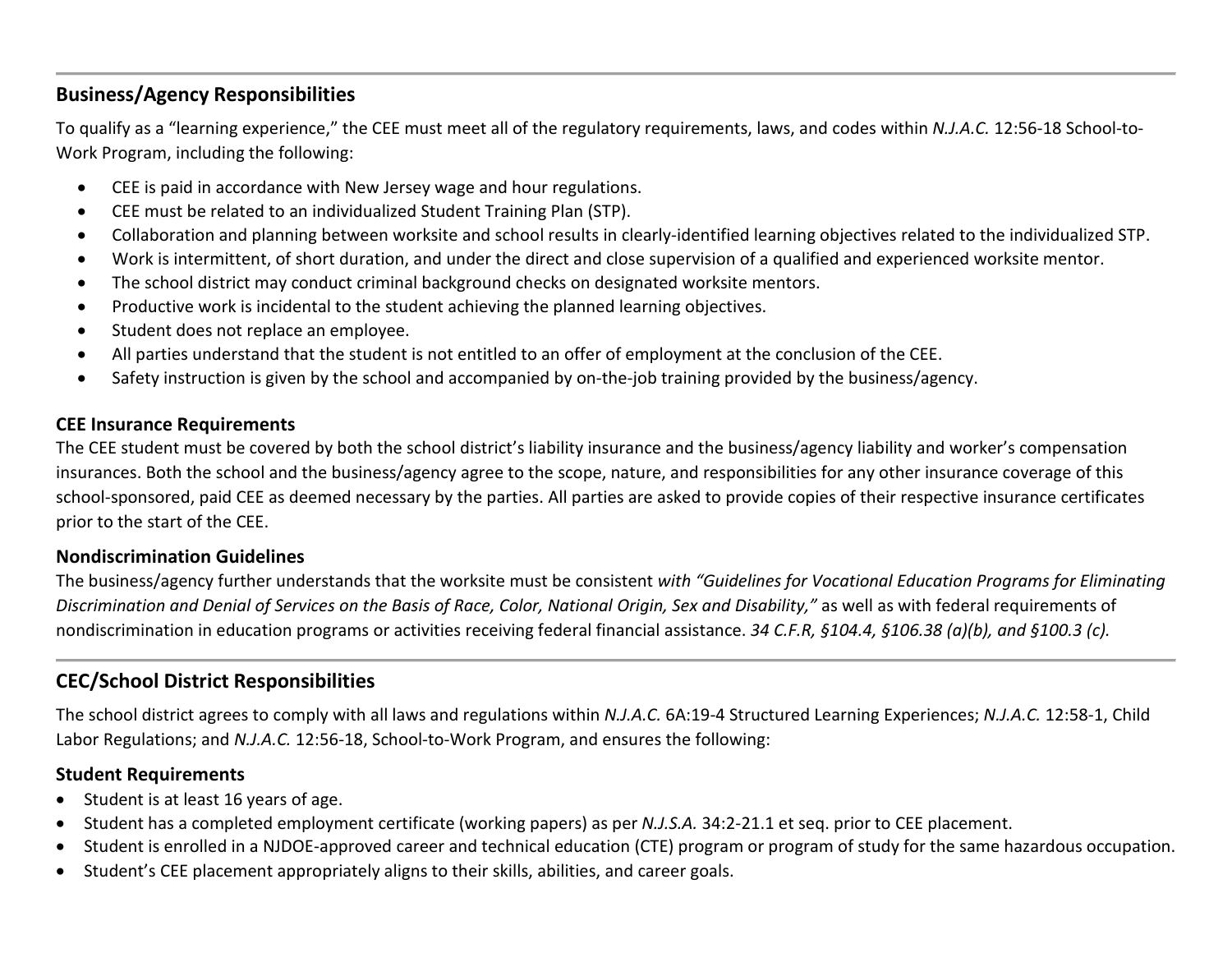• Student will be supervised by school personnel holding the CEC endorsement (#3464) or an endorsed CTE teacher who has completed the New Jersey Safe Schools Program, SLE training, is authorized to place and supervise CTE students in school-sponsored CEEs in the hazardous occupation in which the holder is certified as part of a CTE program or program of study (*N.J.A.C.* 6A: 9B-9.4).

### **Coordinator/School District Supervision**

- Worksite supervisions are to occur every tenth day that the student reports to CEE worksite. *N.J.A.C.* 12:58-1.2(d) 5.
- An individualized STP aligned to the New Jersey Student Learning Standards (NJSLS) which identifies learning objectives, activities, and assessments will be included with this agreement.
- On successful completion of the CEE and its learning objectives, student will receive credit for time spent at the worksite.
- The school district will maintain the CEE record for a time period that is consistent with the Records Retention Schedule issued by the New Jersey Department of Treasury.
- Each district board of education shall develop and adopt written policies, procedures, and mechanisms of health, safety, and medical emergency services that extend to the CEE in accordance with *N.J.A.C.* 6A:16-2.1(a), including but not limited to the emergency administration of glucagon and epinephrine via epinephrine auto-injector.

### **Transportation**

• The school district recognizes that the student is responsible for transportation to and from the worksite and must furnish proof of appropriate auto insurance if they will be driving unless transportation is otherwise required by the district pursuant to the terms of *N.J.A.C.* 6A:27-5, Special Needs Transportation.

# **Parent/Guardian Responsibilities**

- Encourage my child/ward to effectively carry out the assignments and responsibilities outlined in the individualized STP.
- Help my child/ward keep on schedule and promote their understanding of developing a strong work ethic.
- Report any concerns raised by my child/ward regarding the CEE to the CEC.
- Provide transportation to and from the worksite unless otherwise stipulated within an Individualized Education Program (IEP)—and ensure that my child/ward is covered by appropriate auto insurance when they are driving; I further agree to provide a copy of the insurance certificate to the CEC.
- I understand that my child/ward is not entitled to a promise of employment at the completion of the CEE.

# **Student Responsibilities**

### **Individual Responsibility**

- Be responsible for my own transportation from school to the worksite and from the worksite to home.
- Maintain regular attendance both in school and at the worksite; I will follow the instructions outlined to properly notify the school and/or business/agency supervisor/worksite mentor if I will be late or unable to report to my worksite.
- Demonstrate honesty, punctuality, courtesy, a cooperative attitude, proper health and grooming habits, appropriate dress, and a willingness to